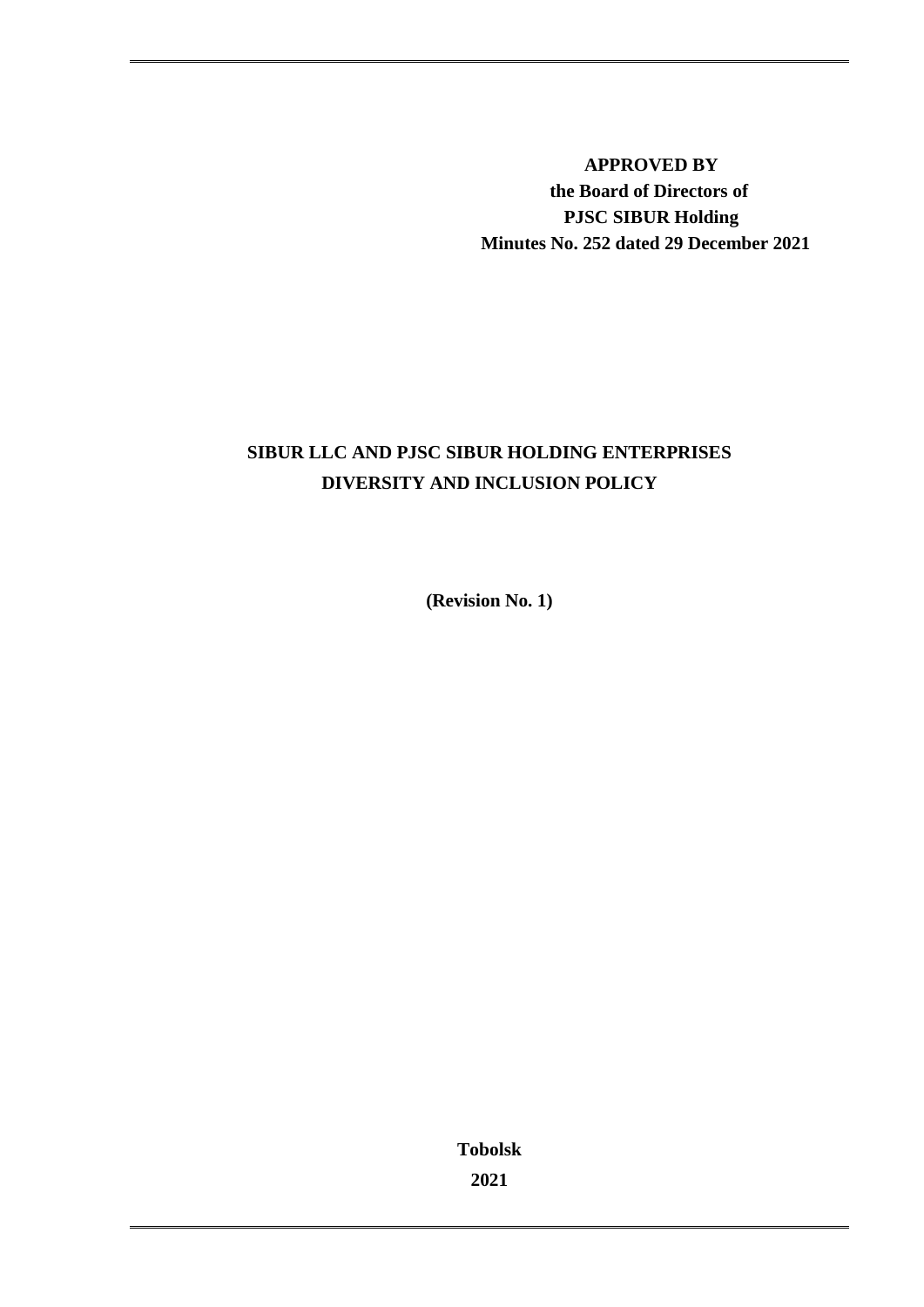### **Article 1. General**

- 1.1. The Diversity and Inclusion Policy of SIBUR LLC and PJSC SIBUR Holding enterprises (the Policy) expresses the commitment of SIBUR LLC and PJSC SIBUR Holding enterprises (hereinafter, jointly referred to as SIBUR) to UN Sustainable Development Goals and the diversity and inclusion principles set out in the UN Global Compact;
- 1.2. SIBUR observes and promotes the diversity and inclusion (D&I) principles, acknowledges their importance and generality, shares confidence that diversity and inclusion contribute significantly towards the achievement of SIBUR's long-term development goals, facilitate the recruitment, training, and retention of talent, making of the most effective decisions, and enables prompter response to the dynamic changes in the external environment;
- 1.3. The Policy proves SIBUR's aspiration to promote diversity among employees at all levels, as well as inadmissibility of any form of discrimination;
- 1.4. SIBUR adheres to this Policy in its relationship with all stakeholders, and expects the latter to follow the highest ethical standards and withdraw from any activities which could be considered as violating such standards;
- 1.5. SIBUR promotes and supports the D&I principles beyond corporate culture through the integration of the values shared by SIBUR in the external community through its employees;
- 1.6. SIBUR welcomes the Policy circulation, adjustment and observation by a wide range of stakeholders.

#### **Article 2. Terms and definitions**

- 2.1. *Diversity (for the purpose of this Policy)* means the multiple variations of different characteristics in a group of people: gender, age, race, place of birth, ethnic background, nationality, sexual orientation, religious and cultural beliefs, professional experience, track record, capabilities, and social status.
- 2.2. *Inclusion* (*for the purpose of this Policy*) is an element of corporate culture where the diverse and equal opportunities are manifested in respect for all stakeholders and recognition of uniqueness and potential of every partner and employee, which seeks to create conditions encouraging the unlocking of such potential, open sharing of ideas and nonexistence of socio-cultural barriers or prejudice.

#### **Article 3. Diversity and Inclusion Principles in SIBUR**

3.1. *Unity:* SIBUR's approach to D&I that reflects the understanding of the diversity value among all the stakeholders to achieve long-term effective development goals.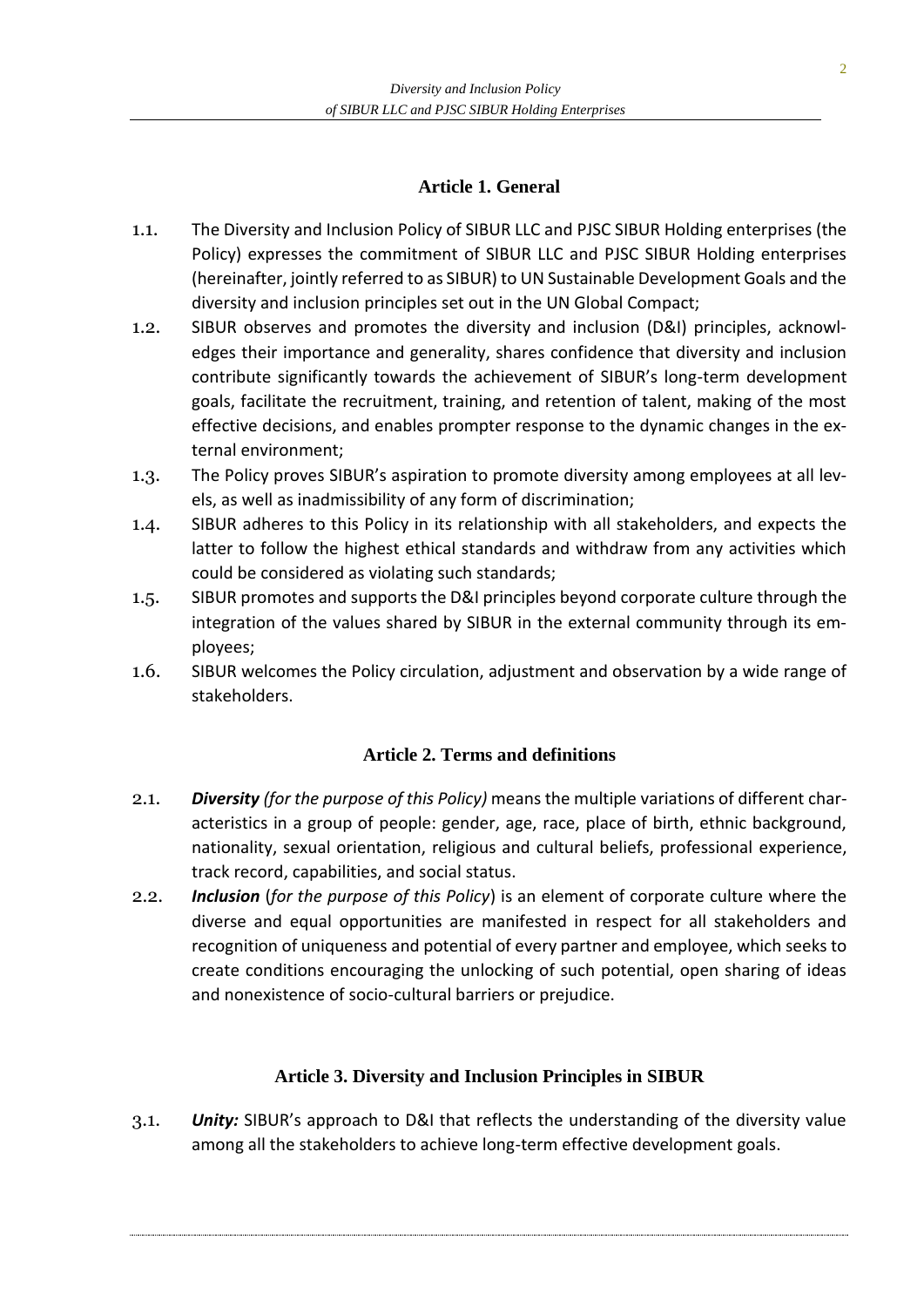- 3.2. *Equity:* decisions to hire, promote, reward, etc. of employees are made solely on the basis of their professional expertise and performance and may not be guided by any kind of prejudice.
- 3.3. *Equality:* SIBUR's business practice promotes equal opportunities across the entire employment lifecycle, where each employee enjoys a workplace environment free of harassment or prejudice of any kind.
- 3.4. *Personal Contribution:* each employee of SIBUR, regardless of position and professional expertise, contributes towards the development of equal opportunities and inclusion environment within SIBUR, and promotes SIBUR's values outside of the organization.

#### **Article 4. SIBUR's Commitments to Diversity and Inclusion**

- 4.1. Strictly adhere to the principles listed in Article 3, support and promote the diversity and inclusion culture at all levels of the organization seeking to create an environment free of prejudice of any kind and open for unobstructed sharing of ideas;
- 4.2. Prevent any form of discrimination at the workplace because of different individual characteristics listed in clause 2.1 above;
- 4.3. Recruit, develop and retain talent, being guided by the D&I principles, providing equal opportunities to employees in career advancement, training and development and ensuring decent working conditions and compensation regardless of individual characteristics;
- 4.4. Recognize commitment to form diverse teams and reward diversity-related initiatives;
- 4.5. Build long-term cooperative and partner relationships within SIBUR and with all the stakeholders based on the basis of respect, trust, honesty, equity and equal opportunities;
- 4.6. Engage with partners compliant with the Code of Corporate Ethics for Counterparties of SIBUR LLC and PJSC SIBUR Holding enterprises;
- 4.7. Nominate candidates to the Board of Directors and senior and mid-level management positions based on their competence and professional experience, which ensures a broader range of diverse skills and expertise required to make the most efficient decisions;
- 4.8. Adhere to the principles of decent and transparent business, incorporate diversity, inclusion and social responsibility in operations, abide by the effective legislation with due diligence, pay particular attention to human rights, occupational health and industrial safety;
- 4.9. Carry out continuous monitoring, establish and adopt the best practices of diversity and inclusion.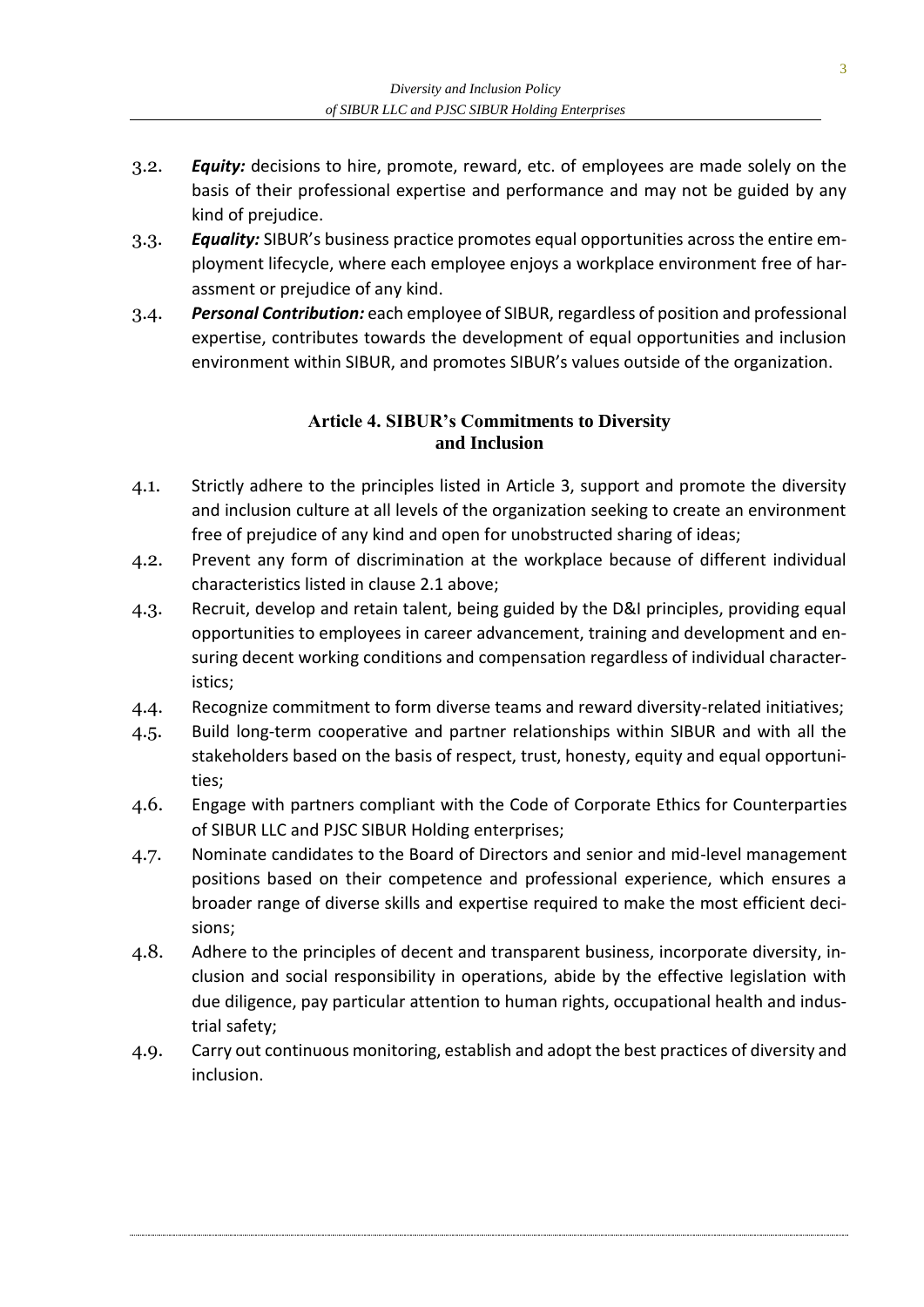### **Article 5. Tools to Support Diversity and Inclusion**

- 5.1. Communicate the D&I Policy to all the employees and stakeholders, in particular, through publications in open sources;
- 5.2. Maintain a continuous dialog with employees to implement a framework of system-level and inclusion performance improvement;
- 5.3. Incorporate the D&I goals in SIBUR's Sustainable Development Strategy;
- 5.4. Develop and implement a set of D&I actions;
- 5.5. Have preventive measures in place to rule out discrimination at the recruitment stage for all positions, including management;
- 5.6. Develop the mentorship program;
- 5.7. Implement and develop new corporate volunteer practices;
- 5.8. Report on D&I performance and activities;
- 5.9. Deliver D&I training for all stakeholders;
- 5.10. Inform all stakeholders of SIBUR's Hotline available for reporting potential or actual violations of D&I principles; review all the cases reported to the Hotline on a timely and equitable basis;
- 5.11. Monitor changes in law and standards affecting D&I to support this Policy update;
- 5.12. Have a designated collective body to evaluate the current D&I landscape on a regular basis.

## **Article 6. Responsibilities of Executives Associated with Diversity and Inclusion**

- 6.1. The individuals holding executive positions in SIBUR are the role models of ethical behavior, compliance with the principles and responsibilities set out in SIBUR's in-house regulations and this Policy who fully support the development of the D&I culture;
- 6.2. In their management role, executives at all levels shall treat employees with respect, observe their rights, avoid any actions that would impair the dignity of an individual, and make lawful and ethically justified decisions;
- 6.3. The executives shall take all necessary actions to prevent the D&I conflicts; where any such conflict is identified, the executives shall facilitate its prompt, transparent and equitable resolution.

## **Article 7. Responsibilities of Employees Associated with Diversity and Inclusion**

- 7.1. All the employees, regardless of their position, shall support the development of the D&I environment among their coworkers;
- 7.2. The high standards of business conduct of SIBUR's employees imply the absence of any cultural barriers or social prejudice.